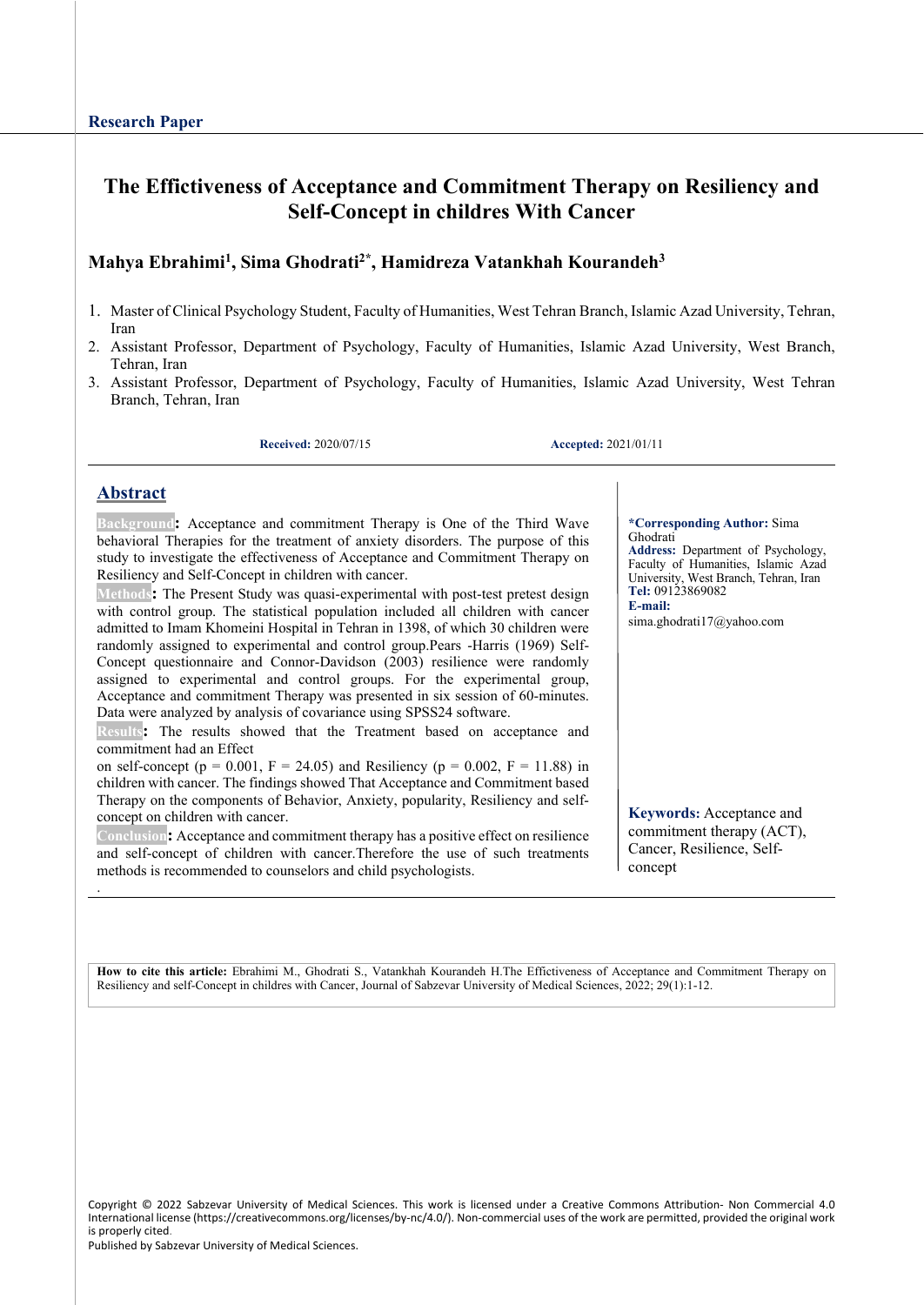## **Introduction**

Catching to chronic diseases as a special psychological status affect the mental and physical health of patients and families, especially during the child's disease becomes more intense and complicated. Annually, incurable diseases and cancer lead to the death of a number of children. Diagnosis of cancer can cause stress and different significant psychological pressures for the individual and family. Death caused by Cancer in children under 14 years of age is more than other diseases and this is one of the main leading causes of death in children. Quality of life determines the individual's satisfaction with life and physical health plays an effective role in its evaluation. The quality of life of individuals is influenced by many factors one of the influential factors is the self-concept problem of individuals and self-concept is one of the basic concepts of psychology. Self-concept is an imagine that children have about themselves, that shaped by received feedback from peers, parents and teachers, and the child's assessment of their mental experiences. It can be said that self-concept is learning if there is damage to this characteristic of children in the path of the formation of psychological components, it can be increased by using the correct educational methods. Research by Mahishka (2010) and Amanda (2015) shows that one of the ways that people can control their lives is to set a goal for themselves and the ability to achieve goals depends on the correctness of individual's awareness of his knowledge and self-concept. By increasing resilience and tolerance and improving the quality of life with acceptance & commitment therapy, we are seeing an improvement in the quality of life of these people. Resilience is the ability to successful compatibility to threatening situations. In other words, resilience is a positive compatibility in response to unpleasant situations. Resilience as a mediator structure increases the level of positive emotions, strengthens self-esteem and successfully confrontation with negative experiences and compatibility. When children's growth stages are disturbed by a disease, they are more at risk of causing physical, mental and psychological problems. For the treatment of psychological problems, in addition to drug treatments, various psychological therapies have been invented over successive years. Including the acceptance & commitment therapies that are the most common treatments for the third wave of behavior therapy and the aim of this treatment is to

create psychological flexibility through acceptance processes, relationship with the present time, values and creating extensive patterns, committed action related to these values. Psychological flexibility is the increase in the ability of clients to communicate with experience in the present and make choices based on what is possible for the individual at the same time and act in a manner that matches their chosen values. Continuous treatment program based on acceptance and commitment is connected with reduction of functional disability, depression, fear of pain, increased compromise with coping strategies.

The main advantage of this treatment compared to other psychotherapies is considering motivational aspects along with cognitive aspects in order to more influence and sustain the effectiveness of treatment. Considering the newness of this method, to investigate its effectiveness on mental disorders it seems necessary and can lead to a change in psychotherapy of mental disorders. Considering the above and also the lack of research in this field, the aim is to answer the question whether acceptance and commitment therapy affects resilience and selfconcept in children with cancer?

## **Methodology**

This article was taken in Tehran in 1398 from the Faculty of Humanities, Islamic Azad University, West Tehran Unit, with obtaining an ethics ID: IR. IAU. TON. REC.1399.047 was performed semiexperimentally with pre-test-post-test design with control group. The study sample consisted of all patients diagnosed with cancer admitted to the pediatric cancer ward of Imam Khomeini Hospital in Tehran in 2019, that they were mainly diagnosed with leukemia, lymphoma and brain cancer and had a history of at least one year of hospitalization and awareness of their disease, and patients' willingness and written consent from parents, ability to read and write, no other disease and physical ability, were among the criteria available to participate in the study. Since the sample was selected from among the hospitalized patients, interviewees were asked wherever they felt annoyed and tired they could interrupt the interview. Prior to the investigation, parents were briefed on confidentiality and protection of information and the use of content without their identity information. During the interview, it was tried to preserve the dignity and respect of the interviewees and no judgments were made and patients were not pressured. Due to the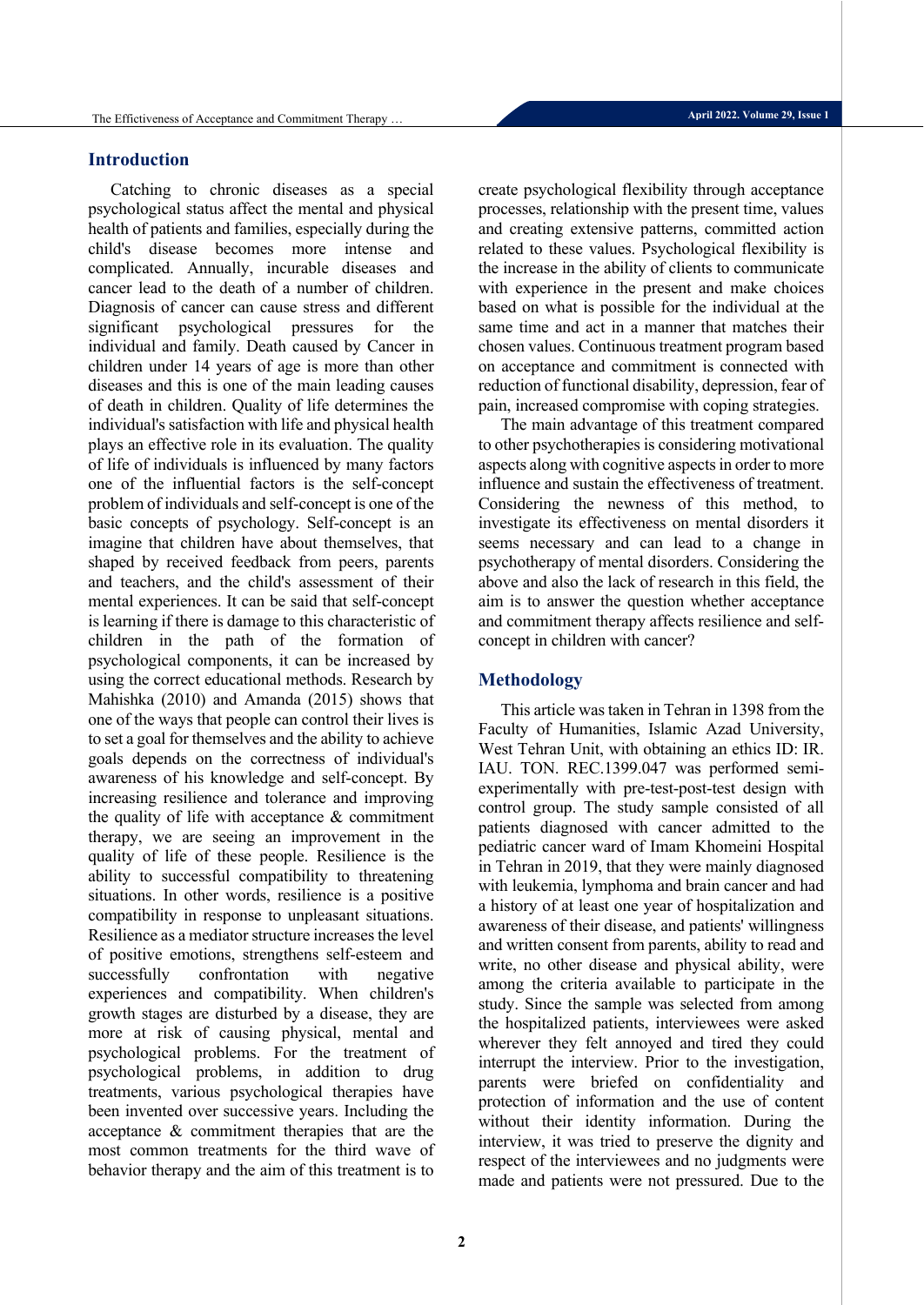Mahya Ebrahimi et al.

age range of patients, all ethical considerations were performed with great sensitivity by the researcher. Then, the questionnaires in conditions that had been approved by the physician and the child was in favorable conditions were completed by the children with guidance and removing ambiguity from the researcher. Considering the number of hospitalized and limited people who had the willingness and ability to participate in the research, 30 patients with the lowest scores were randomly selected after answering the questionnaires. For this purpose, a list of people was prepared and a number was assigned to each and according to the lottery they were located in two experimental and control groups of 15 people. Exclusion criteria, use of psychiatric drugs from 30 days before participating in the research, participation in other psychiatric treatments at least 30 days ago, other severe physical or psychological illness, lack of interest of the child or his parents from attending the meetings. By coordinating the hospital ward for patients six sessions in 60 minutes according to the contents mentioned in the table of description of the meetings, the researcher in the room where no other person was present, first tried to communicate and intimacy. Then, a brief explanation of the research was held to get acquainted with the concepts in the form of lectures, games, provide assignments and get feedback during six one-hour sessions. After the end of the sessions, the questionnaire was presented to the experimental group again. In this study, the following tools were used to collect data:

## **Results**

The sample of research was selected from 8-14 years old children with leukemia in primary and secondary school with at least one year of history of the disease.

|              |                    |           | Table 1. Descriptive buttistics of research variables |         |               |
|--------------|--------------------|-----------|-------------------------------------------------------|---------|---------------|
|              | Variables          |           | <b>Standard deviation</b>                             | Average | <b>Number</b> |
| Resilience   | Experimental group | Pre-exam  | 8.14                                                  | 28.80   |               |
|              |                    | Post-exam | 8.75                                                  | 34.33   |               |
|              | Control group      | Pre-exam  | 7.69                                                  | 29.93   |               |
|              |                    | Post-exam | 8.01                                                  | 31.20   |               |
| Self-concept | Experimental group | Pre-exam  | 6.34                                                  | 21.60   |               |
|              |                    | Post-exam | 6.88                                                  | 29.80   |               |
|              | Control group      | Pre-exam  | 5.06                                                  | 21.13   |               |
|              |                    | Post-exam | 5.75                                                  | 23.66   |               |

**Table 1. Descriptive Statistics of Research Variables**

In Table 1, show the mean and standard deviation of resilience and self-concept in the post-test and pretest stages.

| --<br>variables                                        |                   | $\sim$ $\sim$<br>≖ | --<br>. .                   |     |
|--------------------------------------------------------|-------------------|--------------------|-----------------------------|-----|
| $\sim$<br>ا ہ<br>$\sim$ $\sim$ $\sim$<br>,,            |                   |                    | $\sim$ $\sim$<br>40         | 206 |
| $\cdot\cdot\cdot$<br><sup>n</sup><br><b>D</b> oct<br>. | $\Omega$<br>. . v |                    | $\sim$ $\sim$<br>$\angle 0$ | م ہ |

In order to investigate the default normal distribution of data from Shapiro-Wilk test and in order to default equality test, Levene's test table 2 has been used. First, for application of the statistical covariance method, statistical assumptions were investigated and the results showed that there is no significant difference between coefficients and the assumption of homogeneity of coefficients is established. Also to evaluate the normality of the distribution of variables in the groups, Shapiro test was used that significance level of statistics for all studied variables in experimental and control groups was more than 0.05. Therefore, existence of

significant difference between the distribution of variables and normal distribution, the assumption of homogeneity and variance of dependent variables was investigated by box test that significant level more than 0.05 shows there was no significant difference between the variances of the variables of the two groups. Therefore, equality of variances is established and covariance implementation is possible. Also, homogeneity test of regression coefficients was used and showed that the interaction between self-concept pretest and group resilience was not significant, lack of meaningfulness of interaction shows that the data support the homogeneity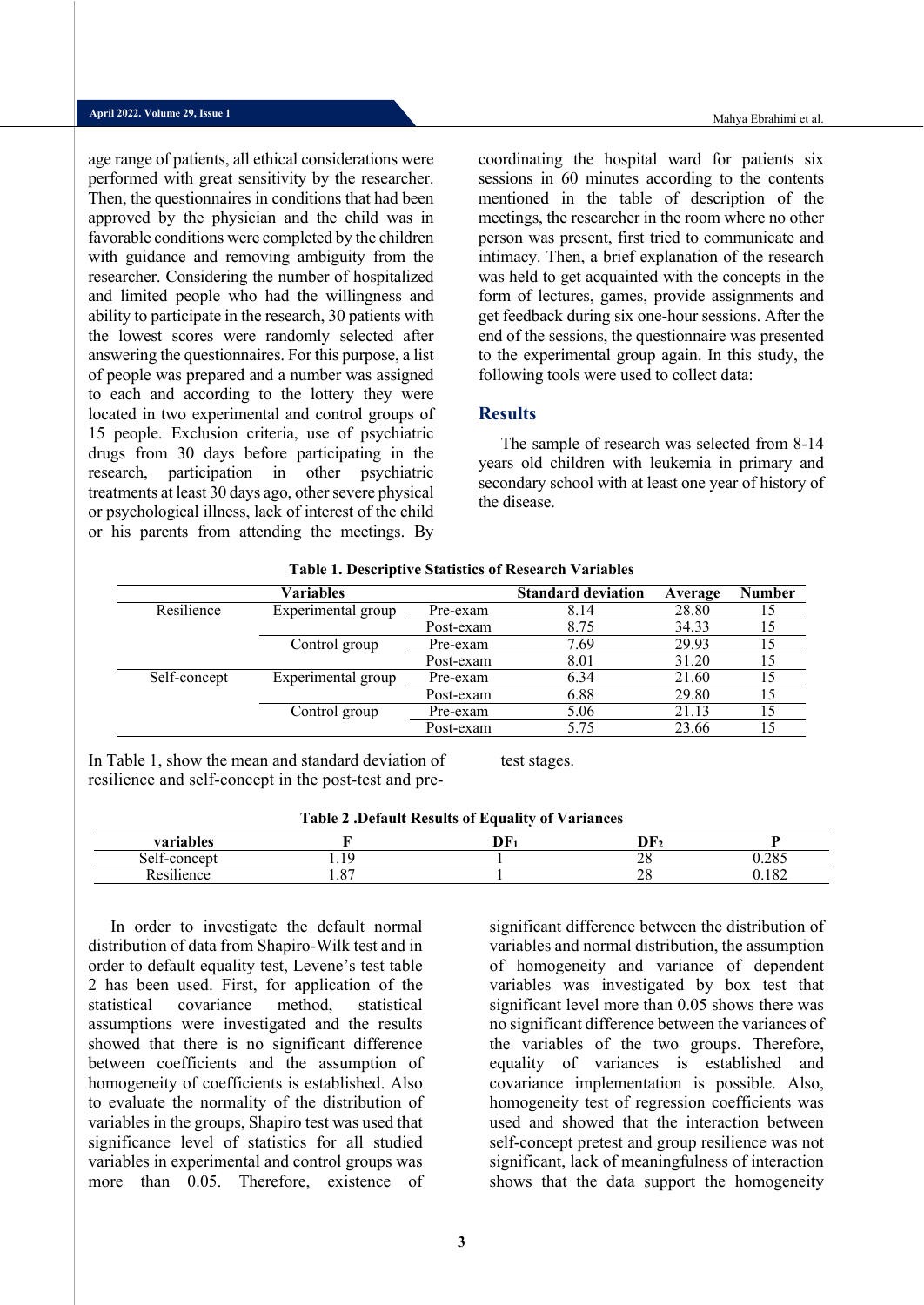hypothesis of regression slopes. In the Wilks Lambda test shows that  $(F=0.002)$  acceptance and commitment therapy between the two groups, there is a significant difference in at least one of the tested variables.

**Table 3.Summary of multivariable self-concept covariance analysis and resilience of experimental and control groups by removing the interaction (n=30)**

| <b>Refrences</b> |              | SS     | DF | MS     |       | P     | <b>Squared Ata</b> |
|------------------|--------------|--------|----|--------|-------|-------|--------------------|
| Between          | Self-concept | 239.82 |    | 239.82 | 24.05 | 0.001 | 0.481              |
| groups           | Resilience   | 136.70 |    | 136.70 | 11.88 | 0.002 | 0.314              |
| Error            | Self-concept | 259.27 | 24 | 9.97   |       |       |                    |
|                  | Resilience   | 299.17 | 24 | 1.50   |       |       |                    |
| Total            | Self-concept | 22850  | 30 |        |       |       |                    |
|                  | Resilience   | 34255  | 30 |        |       |       |                    |

In Table 3, the results of multivariable covariance analysis for self-concept (p=0.001, F=24.05) and resilience ( $p=0.002$ , F=11.88), respectively show that there is a significant difference between the post-test averages of the two groups after removing the effect of random auxiliary variable; In other words, there is a significant difference between self-concept and resilience of the experimental group with the control group. Thus, there is a significant difference between the mean of the two experimental and control groups in the variable of self-concept and resilience, the research hypothesis is confirmed and the zero assumption that there is no significant difference between the average self-concept and resilience of the two groups is rejected.

## **Discussion**

The results of research showed that there was a significant difference between resilience and selfconcept in children with cancer in experimental and control groups in post-test stage, this means that acceptance and commitment therapy has an impact on resilience and self-concept in children with cancer.

According to the findings of the research, Tayebi Naeini, Mohammadkhani et alEvaluation of the effectiveness of acceptance and commitment therapy on psychological flexibility of children with obsessive-compulsive disorder was analyzed based on visual analysis and descriptive statistics indexes and based on the data, acceptance and commitment therapy was effective on all four subjects. Also, in Cianatori et al. research investigated the effectiveness of acceptance and commitment therapy on anxiety in patients with stroke. The results show that the use of acceptance and commitment therapy considerably reduces the signs and symptoms of anxiety in patients with stroke and

in research of Elaine Simon et al., the effect of cognitive-behavioral therapy (CBT) and acceptance and commitment therapy (ACT) was measured in reducing child's fear of darkness. Both interventions had considerably positive effects on children's fear of darkness. In this research, cognitive regeneration led to positive results on participants' fear of cognitive distortion.

In this study, the findings are aligned with the results of researches by Tayebi Naeini et al., Ciantori et al. and Elaine Simon et al.

In acceptance and commitment therapy, the person allows the disease to be in mind without trying to attest to the relevant thoughts. Thus, when these experiences, i.e. thoughts and feelings, are observed with openness and acceptance, even the most painful ones are less threatening and seem more tolerable and instead, non-effective inhibitory behaviors are reduced.

Thus, in this course of training, children and adolescents with cancer learn to end the fight against discomfort associated with negative emotions such as depression and anxiety and by engaging in activities that bring him closer to choosing life goals (values), apply his abilities. Acceptance and commitment therapy, instead of training more strategies for change by reducing unpleasant thoughts and feelings, unwittingly teaches authorities to acquire skills to be aware, observe unpleasant thoughts and feelings as they are and so the type of response of these children and adolescents to their negative thoughts and emotions has changed, and relative to their values, they are better able to engage with the environment and social relationships; Finally, these children and adolescents can show higher resilience.

One of the most important stages in psychological therapies, especially acceptance and commitment therapy, is taking responsibility for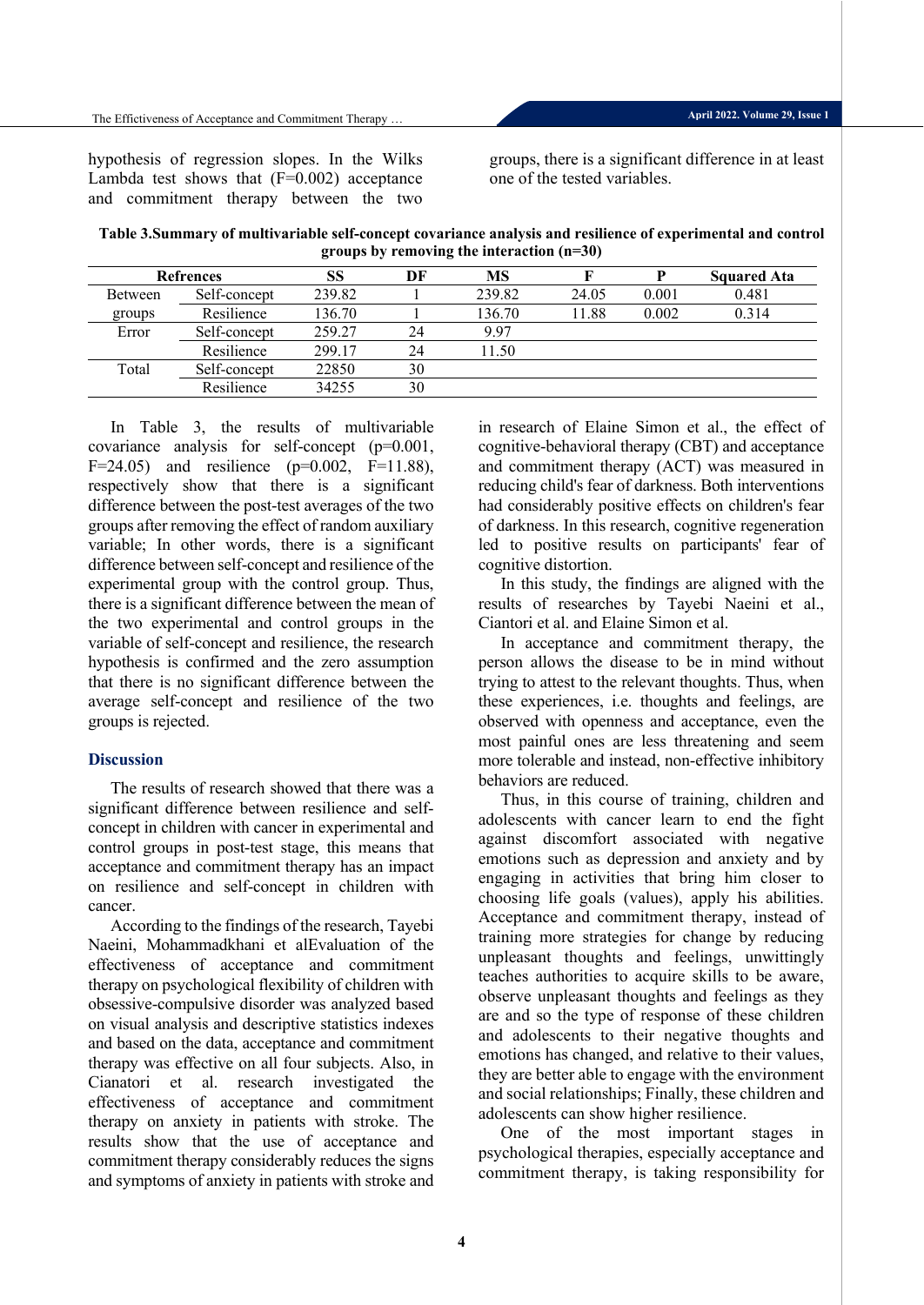treatment by children with cancer, this treatment, by appropriate assignment and working on values, flexibility, clarifying values and discussing the issue that change is possible and doing exercises with different successes, can increase people's responsibility to realize their abilities and play their role in the best possible state, in order to increase self-confidence and self-esteem, and thus, individual competencies to increase psychological flexibility.

In this treatment, it is learned that any action to avoid or control unwanted mental experiences is ineffective or has a reverse effect and experiences must be fully accepted without any reaction to remove them. Patient acceptance helps the patient to have a correct view of the treatment process and follow the treatment with commitment.

#### **Conclusion**

Since children and adolescents with cancer have learned that how to communicate differently with their dysfunctional and irrational thoughts and their negative emotions & feelings and this treatment, by creating intellectual and emotional exudations, reduces vulnerability and irrational sensitivities in stressful situations and it has helped to better and more appropriately regulate behavior. On the other hand, acceptance and commitment therapy has two parts of mindfulness and action and experience in the present time and people, by accepting their emotions and refraining from experiential avoidance, are taught to live in the present moment and now. The limitations of this research can be mentioned to limitation of statistical population of patients hospitalized in Imam Khomeini Hospital. Also, in line with this

research, it is recommended that in future researches, acceptance and commitment therapy in other geographical and ethnic areas will also be investigated and officials of the Ministry of Health in collaboration with other institutions, use psychological services (mindfulness workshops or acceptance and commitment therapy or test of psychologists) for cancer patients, especially children with cancer who can take effective steps to accelerate the treatment process to improve the resilience and self-concept of these children; It is also suggested that ACT therapeutic model be compared with other third wave therapeutic models and even traditional treatments such as cognitivebehavioral therapy, the six processes of ACT can be investigated separately for each disorder, it is suggested that researchers put this work in the context of their later studies, and expand it. Researchers can use their creativity to build new metaphors that are compatible with Iranian culture, because in ACT treatment, the way is open to present the therapist's creativity. Considering that this research has been performed on children, it is suggested to investigate on adults and the elderly.

#### **Acknowledgment**

It is necessary to sincerely thank to all the officials and staff of Imam Khomeini Hospital and all children with cancer who helped in this research.

#### **Conflict of Interest**

We, the authors of the article, declare that we have no mutual interest in writing or publishing this article.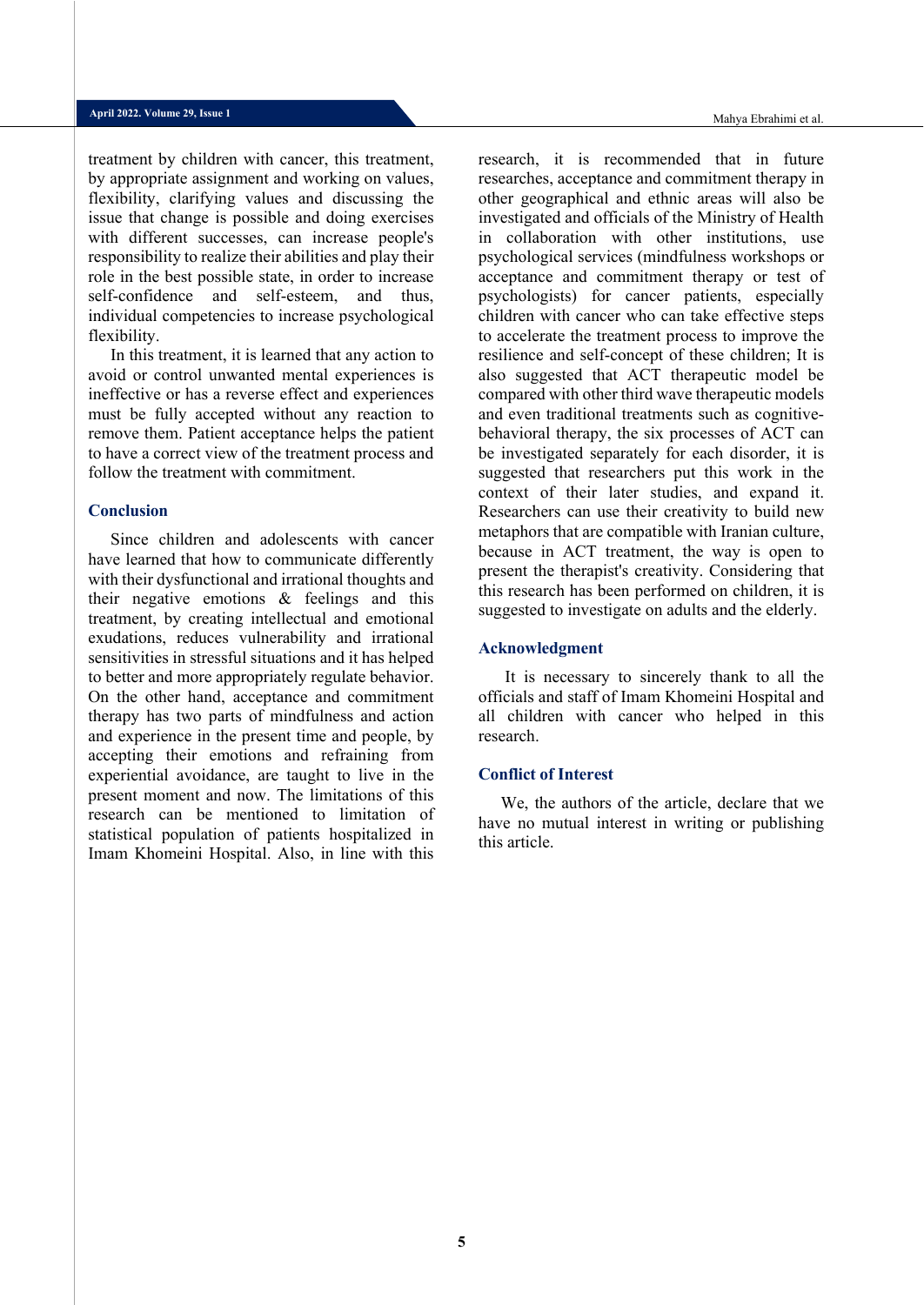# اثربخشي درمان مبتني بر پذيرش و تعهد بر تابآوري و خودپنداره کودکان و نوجوانان **سرطانی**

**1 محیا ابراهیمی 3 ، حمیدرضا وطنخواه کورنده 2\* ، سیما قدرتی**

.1 کارشناس ارشد روانشناسی بالینی، دانشکده علوم انسانی، دانشگاه آزاد، واحد تهران غرب، تهران، ا یران .2 استادیار، دانشکده علوم انسان ی، دانشگاه آزاد، واحد تهران غرب، تهران، ایران ۳. استادیار، دانشکده علوم انسانی، دانشگاه آزاد، واحد تهران غرب، تهران، ایران

**تاریخ دریافت: 1399/04/25 تاریخ پذیرش: 1399/10/22**

**چکیده**

علوم انسـانی، دانشـگاه آزاد اسـلامی، **رایــــــانــــــ امــــــ ه:**  sima.ghodrati17@yahoo.c **زمینه و هدف**: درمان پذیرش و تعهد، یکی از درمانهاي رفتاري موج سوم در زمینه درمان اختلالات اضطرابی است. هدف پژوهش حاضــر، بررســی اثربخشــی درمان مبتنیبر پذیرش و تعهد بر تابآوري و خودپنداره کودکان مبتلا به سرطان است. **روش کار:** پژوهش حاضـر از نوع نیمهتجربی با طرح پیشآزمون- پسآزمون با گروه کنترل بود. جامعه آماري شـامل

کلیه کودکان مبتلا به سـرطان بسـتري بیمارسـتان امام خمینی (ره) تهران در سـال 1398 بودند که از بین آنها 30 کودك بهصـورت تصـادفی در دو گروه آزمایش و کنترل گمارده شـدند و از پرسـشنامههاي خودپنداره پیرز- هریس (1969) و تابآوري کانر- دیویدسـون (2003) اسـتفاده شـد. براي آزمودنیهاي گروه آزمایش، درمان مبتنیبر پذیرش و تعهـد در شـــش جلســـه 60 دقیقـهاي ارائـه شـــد. دادههـا بـا روش تحلیـل کوواریـانس بـه کمـک نرمافزار 24SPSS تجزیهوتحلیل شدند**.**

**یافتهها:** نتایج نشـان داد درمان مبتنیبر پذیرش و تعهد بر خودپنداره (/001 0=p، /05 24=F (و تابآوري (/002 0=p، /88 11=F (کودکان مبتلا به ســرطان تأثیر داشــته اســت. یافتهها نشــان داد که درمان مبتنیبر پذیرش و تعهد بر مؤلفههاي رفتار، اضطراب و محبوبیت خودپنداره همچنین بر تابآوري کودکان مبتلا به سرطان تأثیر داشته است. **نتیجهگیري:** درمان مبتنی بر پذیرش و تعهد بر تابآوري و خودپنداره کودکان مبتلا به سـرطان تأثیر مثبت داشـته اسـت؛ از این رو کاربرد این گونه درمانها در کنار سـایر روشهاي درمانی به مشـاوران و روانشـناسـان کودك توصـیه میشود**.**

## **کلیدواژهها:**

درمان مبتنی بر پذیرش و تعهد، سرطان، تاب آوري، خودپنداره

[\\*](#page-5-0) **نویسندة مسئول: سیما قدرتی نشـانی:** گروه روانشـناسـی، دانشـکده

> واحد غرب، تهران، ایران **تلفن**: 09123869082

> > **شناسه ORCID:**

0000-0002-7413-7021 **شناسه ORCID نویسنده اول:** [0000-0002-8239-057X](https://orcid.org/0000-0002-8239-057X)

om

## **مقدمه**

ابتلا به بیماري هاي مزمن به عنوان یک وضـعیت روان شـناختی ویژه، ســلامت روانی و جســمانی مبتلایان و خانواده را متأثر می ســازد. وضــعیـت یـاد شـــده بـه ویژه در هنگـام ابتلاي کودك، شـــدیـدتر و پیچیده تر می گردد [۱]. سـالیانه بیماری های صـعبالعلاج و سـرطان منجر به فوت تعدادي از کودکان می شـوند [ 2] . تشـخیص سـرطان

می تواند اسـترس و فشـارهاي روانی قابل توجه را براي فرد و خانواده ایجاد کند. مرگ ناشـی از سـرطان در کودکان زیر 14 سـال بیش از سـایر بیماري هاسـت و یکی از علل اصـلی منجر به مرگ در کودکان به شـمار می رود [ 3] . کیفیت زندگی، مشـخص کننده رضـایت فرد از زندگی اسـت و سـلامت جسـمانی، نقش مؤثري در ارزیابی آن دارد [ 4] . کیفیـت زنـدگی افراد تحـت تـأثیر عوامـل زیـادي اســـت؛ یکی از عوامل ـتأثیر گذار، مســـئله خودپنداره` اســـت و خودپنداره یکی از

1 Self-Concept

<span id="page-5-0"></span>Copyright © 2022 Sabzevar University of Medical Sciences. This work is licensed under a Creative Commons Attribution- Non Commercial 4.0 International license (https://creativecommons.org/licenses/by-nc/4.0/). Non-commercial uses of the work are permitted, provided the original work is properly cited.

Published by Sabzevar University of Medical Sciences.

مجلۀ علمی ـ پژوهشی دانشگاه علوم پزشکی سبزوار، دورة ،29 شمارة ،1 فروردین و اردیبشهت ،1401 ص 1-12 [journal@medsab.ac.ir](mailto:journal@medsab.ac.ir) :رایانامه [http://jsums.medsab.ac.ir](http://jsums.medsab.ac.ir/) :سایت آدرس شاپاي چاپی: 1606-7487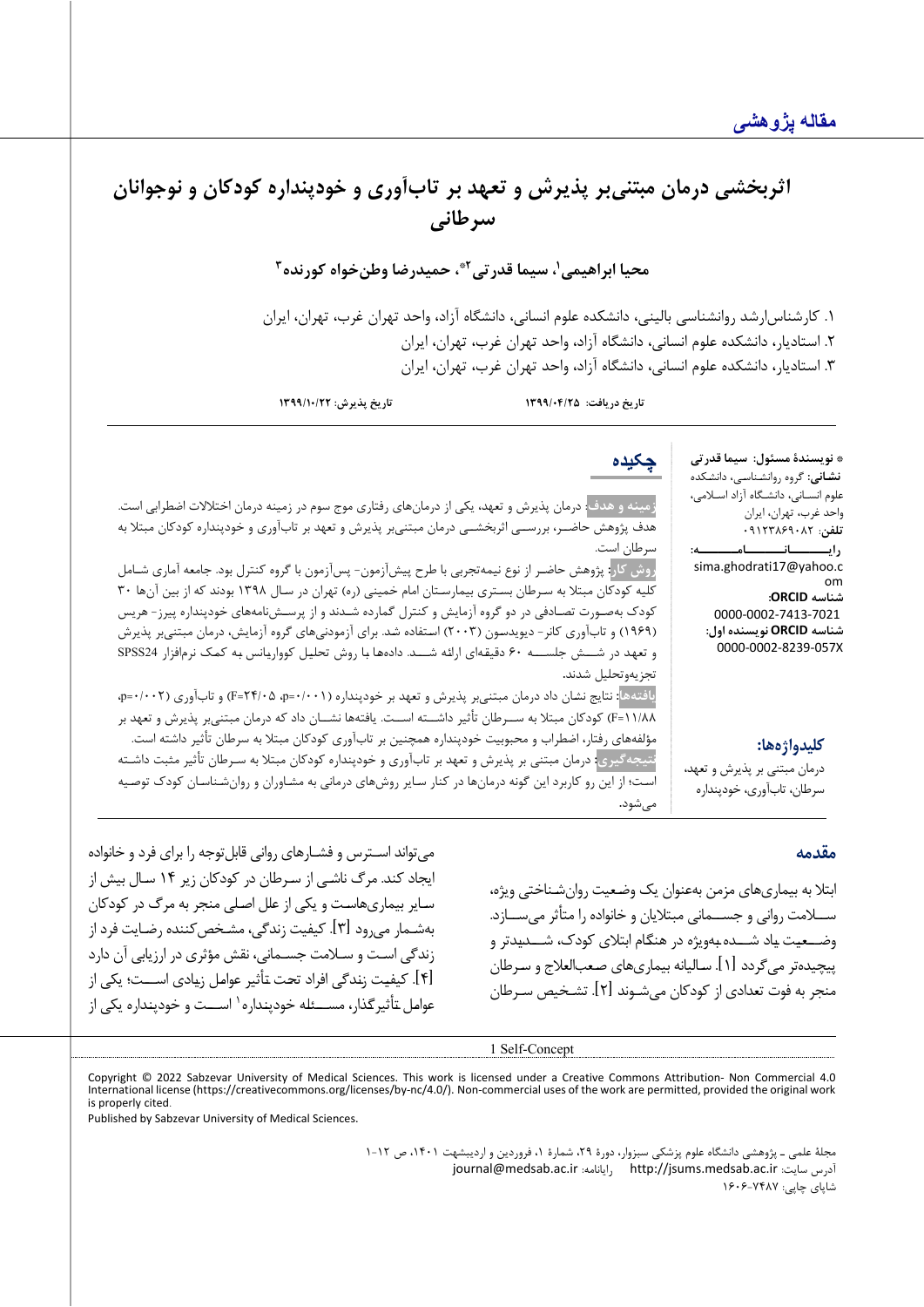مفاهیم اسـاسـی روان شـناسـی اسـت [5]. خودپنداره تصـوري اسـت که کودکان درباره خودشـان دارند و از طریق پسـخوراندهاي دریافتی از ســوي هم ســـالان، والـدین و معلمـان و ارزیـابی کودك از تجـارب ذهنی اش شــکـل می گیرد [6]. می توان گفـت خودپنـداره، آموختنی اســت و چنانچه در مســیر شــکل گیري مؤلفه هاي روان شــناختی، آسـیبی به این ویژگی وارد شـود، با به کارگیری روش های آموزشـی صـحیح می توان افزایش داد [7]. تحقیقات مهیشـکا ( 2010) و آماندا ( 2015) نشـــان می دهـد کـه یکی از راه هـایی کـه افراد می تواننـد بر زندگی شــان کنترل داشــته باشــند این اســت که بافتی براي خود تعیین کننـد و توانـایی رســیـدن بـه اهـداف بـه میزان صــحیح بودن آگاهی فرد از دانش و خودپنداره اش بستگی دارد با افزایش تاب آوري ، [1](#page-6-0) و ارتقـاي کیفیـت زنـدگی بـه کمـک درمـان مبتنی بر پـذیرش و تعهـد ما شــاهد بهبود کيفي[ت](#page-6-1) زندگي اين افراد هسـتيم. تابآوري<sup>2</sup> توانايي سـازگاري موفقیت آمیز با شـرایط تهدیدکننده اسـت. به بیان دیگر، تاب آوري، سـازگاري مثبت در واکنش به شـرایط ناگوار اسـت [ 8] . تاب آوري به عنوان یک ســازه میانجی باعث افزایش ســطح عواطف مثبـت، تقویـت حرمـت خود و مقـابلـه موفق بـا تجربـه هـاي منفی و سـازگاري می شـود [9]. زمانی که مراحل رشـد کودکان به وسـیله یک بیماري آشـفته می شـود، بیشـتر در معرض خطر مشـکلات جسـمی، روحی و روانی هسـتند؛ براي درمان مشـکلات روان شـناختی، علاوه بر درمـان هـاي دارویی، درمـان هـاي روان شــنـاختی متعـدد در طول ســال هاي متوالی ابداع شــده اســت؛ از جمله درمان هاي مبتنی بر پذیرش و تعهد که رایج ترین درمان هاي موج سـوم رفتاردرمانی اسـت و هدف این درمان، ایجاد انعطاف پذیري روان شـناختی اسـت [ 10] . انعطاف پذیري روان شـناختی عبارت اسـت از: افزایش توانایی مراجعان براي ایجـاد ارتبـاط بـا تجربـه در زمـان حـال و انتخـاب براســـاس آنچـه همان لحظه براي فرد، امکان پذیر است و عمل به شیوه اي که منطق بـا ارزش هـاي انتخـابی آنهـا بـاشـــد [ 11] . برنـامـه درمـان مـداوم درمـان مبتنی بر پـذیرش و تعهـد بـا کـاهش نـاتوانی کـارکردي، افســردگی، ترس از درد، افزایش ســـازش یـافتگی بـا راهبردهـاي کنـار آمـدن در ارتباط است [ 12] .

در پژوهش سـیانتوري و همکاران ( 2018) تأثیر درمان مبتنی بر پذیرش و تعهد بر اضطراب مبتلایان سکته مغزي [ 13] همچـــنین در پــژوهش دانیل آل.فرس و همکاران ( 2011) تأثیر درمان مبتنی بر پذیرش و تعهد بر بهبود کیفیت زندگی بیماران مبتلا به سـرطان [ 14] بررسـی شـده اسـت. نتایج بسـیاري از پژوهش ها نشـان داد درمـان مبتنی بر پـذیرش و تعهـد، بر تـاب آوري و بهبود بیمـاران مؤثر اســت. از جمله رجبی و یزدخواســتی [ 15] تأکید دارند این درمان

<span id="page-6-1"></span><span id="page-6-0"></span>3 Resiliency

روان شناختی رفتاري به خوبی عمل می کند.

بـا توجـه بـه جـدیـد بودن این روش، بررســی اثربخشــی آن بر اختلالات روانی، ضـروري به نظر می رسـد و می تواند در روان درمانی اختلالات روانی تحولی ایجاد کند .

# **.2 مواد و روش**

این مقاله با اخذ شناسه اخلاق IR.IAU.TON.REC.1399.047 از دانشکده علوم انسانی دانشگاه آزاد اسلامی واحد تهران غرب بهصورت نیمه آزمایشی با طرح پیش آزمون - پس آزمون با گروه کنترل انجام گرفت. نمونه کلیه بیماران محرز تشخیص سرطان بستري در بخش کودکان سرطانی بیمارستان امام خمینی (ره) تهران سال 1398 که عمدتاً مبتلا به سرطان لوسمی، لنفوم و مغز و داراي پرونده که حداقل سابقه یک سال بستري در بیمارستان و آگاه از بیماري خود و تمايل بیماران و اخذ رضایت نامه کتبی از والدین، توانایی خواندن و نوشتن، مبتلا نبودن به بیماري دیگر و داشتن توانایی جسمی، از ملاك هاي ورود براي شرکت در پژوهش بود. از آنجایی که نمونه از بین افراد بستري در بیمارستان انتخاب شد، از مصاحبه شوندگان خواسته شد هر جایی از مصاحبه که احساس آزردگی و خستگی کردند می توانند مصاحبه را قطع کنند. پیش از پژوهش در مورد رازداري و حفاظت از اطلاعات استفاده از مطالب بدون اطلاعات هویتی آنها به والدین توضیح داده شد. در طول مصاحبه سعی شد شأن و احترام مصاحبه شوندگان حفظ شود و قضاوتی صورت نگیرد و بیماران تحت فشار گذاشته نشوند. به دلیل دامنه سنی بیماران تمامی ملاحظات اخلاقی با حساسیت زیادي صورت گرفت. سپس پرسش نامه ها در شرایطی که توسط پزشک تأیید شده بود و کودك در شرایط مساعد قرار داشت توسط کودکان با راهنمایی و رفع ابهامات تکمیل شد، با توجه به تعداد افراد بستري و محدود بودن افرادي که تمایل و توانایی شرکت در پژوهش را داشتند 30 نفر از بیماران پس از پاسخ پرسش نامه ها که کمترین نمرات را داشتند به صورت تصادفی انتخاب شدند، به این منظور که فهرستی از افراد تهیه شود و به هر یک عددي اختصاص یافت و برحسب قرعه در دو گروه 15 نفره آزمایش و کنترل قرار گرفتند. ملاك هاي خروج مصرف داروي روان پزشکی از 30 روز قبل از شرکت در پژوهش، شرکت در درمان هاي روان پزشکی دیگر حداقل 30 روز قبل، بیماري شدید جسمی یا روان شناختی دیگر، علاقه نداشتن کودك یا والدین وي به شرکت در جلسات بود. با هماهنگی بخش بیمارستان براي بیماران، شش جلسه شصت دقیقهای مطابق محتوایی که در جدول شرح جلسات به آن اشاره شده است در اتاقی که فرد دیگري حضور نداشت برگزار شد. ابتدا

<sup>2</sup> Acceptance & Commitment Therapy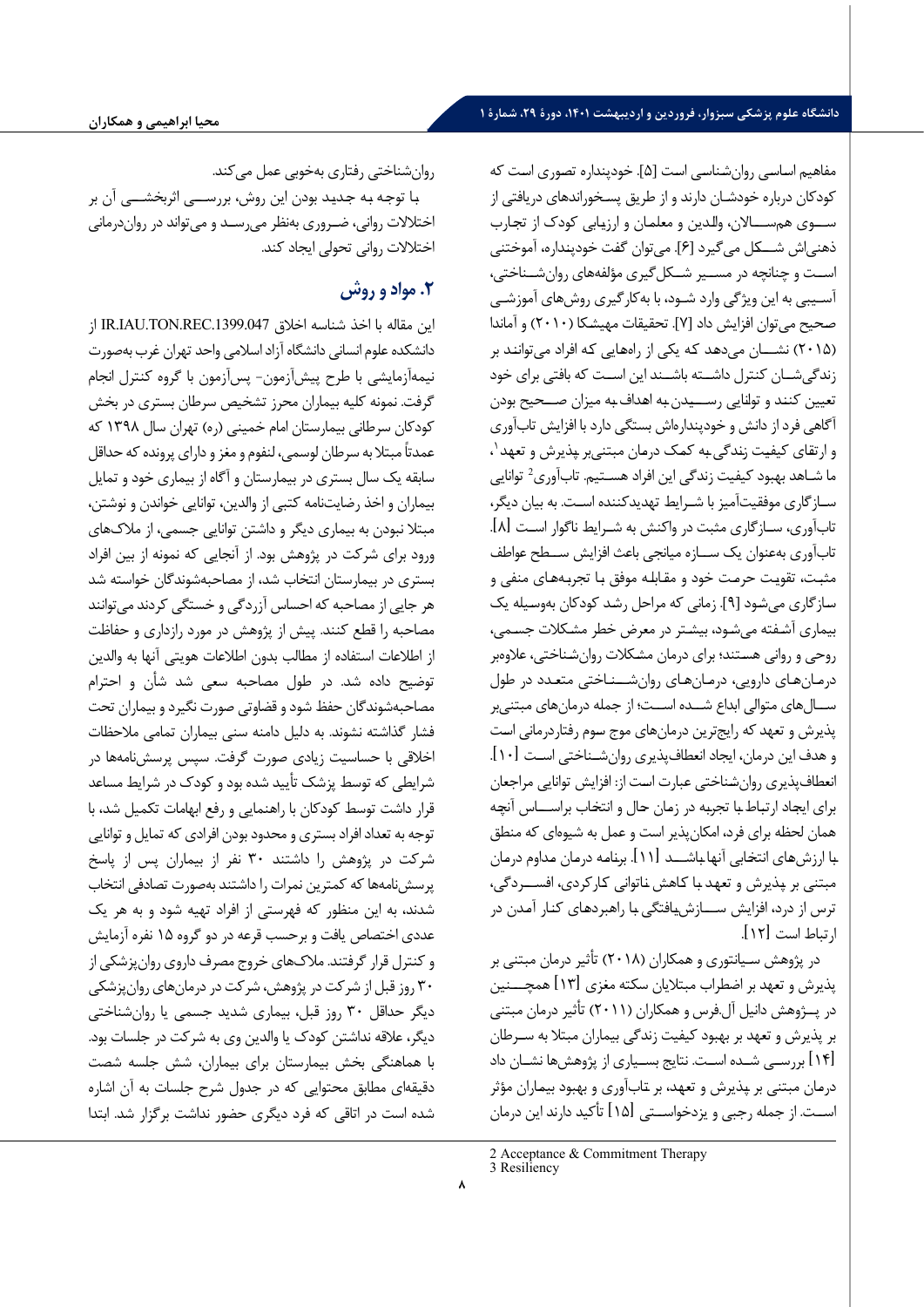**اثربخشی درمان مبتنیبر پذیرش و تعهد بر تابآوري...**

سعی در برقراري ارتباط و صمیمیت شد. سپس توضیح مختصر در مورد پژوهش در راستاي آشنایی با مفاهیم به صورت سخنرانی، بازي، ارائه تکلیف و اخذ بازخورد طی شش جلسه یکساعته ارائه گردید. پس از پایان جلسات، بار دیگر به گروه آزمایش، پرسش نامه ارائه شد. در این پژوهش بهمنظور گردآوري دادهها از ابزارهاي زیر استفاده شد:

## **مقیاس خودپنداره پیرز - هریس cscs ) 1969 (**

این مقیاس 80 سؤالی را پیرز و هریس در سال 1969 براي کودکان و نوجوانان 8 تا 18 سال به صورت فردي طرح ریزي کردند و شامل شش دسته مقیاس رفتار، وضعیت مدرسه، وضعیت شناختی، ظاهر و ویژگی هاي ظاهري، اضطراب، محبوبیت و شادي می باشد و تمام خوشه ها در راستاي خودپنداره مثبت، نمره گذاري می شوند.

طی مطالعهای میزان ضریب آلفای کرونباخ این پرسش نامه /81 0 و ضریب پایایی آن /89 0 گزارش شده است [ 17] .

 در این پژوهش، ضریب آلفاي کرونباخ براي نمره کل خودپنداره /79 0 می باشد و براي ریزمقیاس ها عبارت است از: رفتار /81 ،0 وضعیت عقلانی و تحصیلی /72 ،0 ظاهر جسمانی و نگرش ها /74 ،0 اضطراب ۰/۸۵، محبوبیت ۰/۷۲، شادی و رضایت ۰/۶۹. نمره ٢٨ نقطه برش در خودپنداره منفی و نم ره /5 46 نقطه برش در خودپنداره مثبت می باشد.

روش نمره گذاري براي مقیاس خودپنداره به این گونه است که سؤالات مطابق الگوي نمره گذاري در راستاي خودپنداره بالا، نمره داده می شوند. براي هر جمله بله یا خیر طبق جدول نمره گذاري آزمون، یک نمره داده می شود. از مجموع نمرات ۶ حوزه، نمره کل به دست می آید. نمره کمتر از 28 به عنوان خودپنداره منفی و نمره بالاتر از 46 به عنوان خودپنداره مثبت در نظر گرفته می شود.

## **مقیاس تاب آوري کونور – دیویدسون ( 2003)**

این پرسش نامه را کونور و دیویدسون با 25 گویه طراحی کردند. گویه ها براساس طیف پنج درجه اي لیکرت ( 0 = کاملاً نادرست تا 4= کاملاً درست) نمره گذاري می شوند؛ از این رو دامنه نمرات بین 0 تا 100 و نمره بالاتر نشان دهنده تاب آوري بیشتر است. روایی همگرا پرسش نامه با پرسش نامه سرسختی روان شناختی کوباسا در سطح /01 0 معنادار و پایایی آن با روش آلفاي کرونباخ /83 0 گزارش شد  $\overline{118}$ 

پرسش نامه تاب آوري کونور - دیویدسون 25 عامل دارد و پنج زی رمقیاس شامل صلاحیت و کفایت فردي، تحمل تأثیرات منفی و قوي بودن در برابر تنش، پذیرش مثبت تغییر، خودکنترلی، تأثیرات معنوي براي آن تعیین گردیده است که در یک مقیاس لیکرتی بین صفر (کاملاً نادرست) و پنج (همیشه درست) نمره گذاري می شود.

در ایران عیوضی و همکاران، پا یایی ابزار را با روش آلفاي کرونباخ /95 0 گزارش کردند [ 19] . پس از اجراي آز مون هاي فوق، دستورالعمل جلسات درمان مبتنی بر پذیرش و تعهد براساس کتاب راهنماي این درمان نوشته وستراپ [20] و کتاب ایزدي و عبادي که طرح ریزي و روایی آن را چند متخصص این حیطه، بررسی و تأیید کرده اند، نگاشته شد. رئوس مطالب جلسات در جدول 1 گزارش شده است.

براي تجزیه و تحلیل داده ها علاوه بر آمار توصیفی، از آزمون لوین در مورد پیش فرض تساوي واریانس نمرات متغیرهاي تحقیق دو گروه جامعه، آزمون شاپیرو در مورد پیش فرض نرمال بودن توزیع نمرات، تحلیل کوواریانس چند متغیر (مانوا)، همگنی رگرسیون و روش آلفاي کرونباخ جهت محاسبه ضرایب روایی و پایایی آزمون استفاده شد.

| شرح جلسات                                                                                                                       |       |
|---------------------------------------------------------------------------------------------------------------------------------|-------|
| محتوا جلسات                                                                                                                     | جلسات |
| آشنا کردن افراد با موضوع پژوهش، بحث در مورد قوانین جلسات، هدف و رازداری، بررسی روند و طول مدت بیماری کودکان و اقدامات انجام     | اول   |
| گرفته، جمعبندي، اخذ رضايت كتبي از والدين، انجام پيش[زمون و پاسخ به پرسشنامهها                                                   |       |
| مرور تکلیف و بازخورد جلسه قبل، ارائه نقشه گنج و نشان دادن سیر درمان روی نقشه و آشنایی کودکان با بازی، تفهیم دنیای درون و بیرون  | دوم   |
| و قوانین درست هر کدام، تکالیف درست در مورد نوشتن احساسات، افکار و نحوه مدیریت آنها روی آدمک.                                    |       |
| بازخورد و مرور تکالیف، تفهیم اینکه مهار خود مسئله است با کمک استعاره ببر و بازی، بازی مار و پله برای شروع معرفی قلب و سم، تکلیف | سوم   |
| برای درست کردن جعبه سم و قلب و نوشتن ببرهایی که سراغ کودک می آیند                                                               |       |
| بازخورد و مرور تکالیف، تحکیم ارزشهای کودک در جعبه قلب و اجتنابهای او در جعبه سم، تعیین اهداف کوتاهمدت، تکلیف و                  | چهارم |
| دادن فرم ارزشها به کودک                                                                                                         |       |
| بازخورد و بررسی تکالیف، گسلش و استعاره اتوبوس و تکلیف یافتن مسافران مزاحم و باطل کردن قراردادها با آنها.                        | پنجم  |
| بازخورد و بررسی تکالیف، تعهد و ارائه فایل قراردادها، تکلیف، پیماننامه و تعیین جلسات بعدی                                        | ششم   |
|                                                                                                                                 |       |

**شرح جلسات**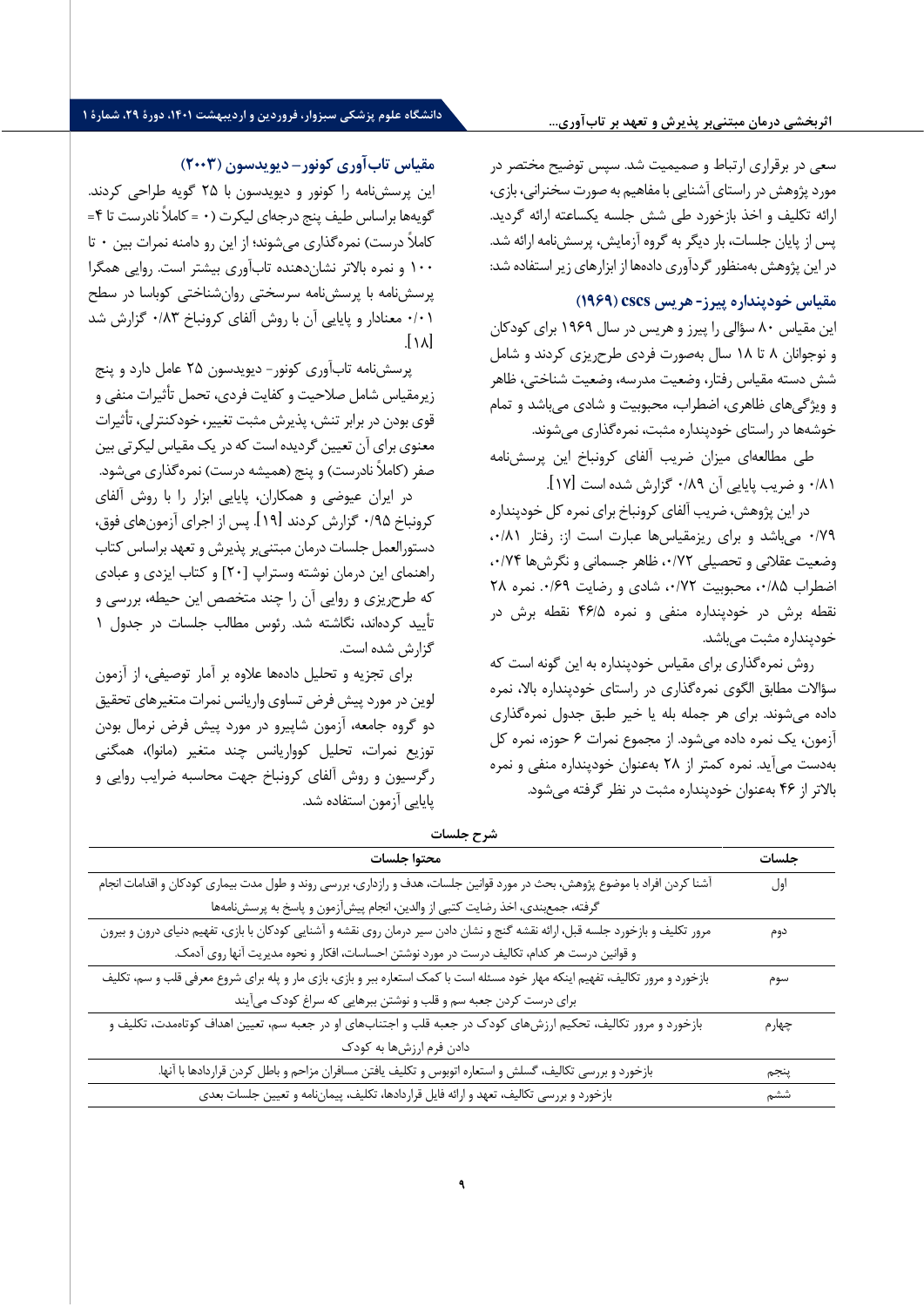#### **.3 یافته ها**

نمونه پژوهش کودکان 8 تا 14 سـال مبتلا به سـرطان خون در

مقطع تحصـیلی دبسـتان و راهنمایی و با داشـتن حداقل یکسـال سابقه بیماري، انتخاب شدند

| انحراف معيار             | ميانگين                      | تعداد |              | شاخصهای آماری متغیرها |           |
|--------------------------|------------------------------|-------|--------------|-----------------------|-----------|
| $\lambda/\lambda f$      | $\Upsilon \Lambda / \Lambda$ | ۱۵    | پیش از آزمون | گروهآزمایش            | تابأورى   |
| $\lambda/\Upsilon\Delta$ | Tf/TT                        | ۱۵    | پس از آزمون  |                       |           |
| $Y/\mathcal{F}$          | 59/97                        | ۱۵    | پیش از آزمون | گروه کنترل            |           |
| $\lambda$ / $\cdot$      | T1/T                         | ۱۵    | پس از آزمون  |                       |           |
| 5/77                     | $Y1/\mathcal{F}$             | ۱۵    | پیش از آزمون | گروه آزمایش           | خودپنداره |
| 9/AA                     | $Y9/\lambda$ .               | ۱۵    | پس از آزمون  |                       |           |
| $\Delta$ . ۶             | Y1/17                        | ۱۵    | پیش از آزمون | گروه کنترل            |           |
| $\Delta$ /Y $\Delta$     | 55199                        | ۱۵    | پس از آزمون  |                       |           |
|                          |                              |       |              |                       |           |

**جدول .1 آمارها ي توص یفی متغ یرهاي پژوهش** 

در جدول 1 میانگین و انحراف معیار تاب آوري و خودپنداره در مرحله پس آزمون و پیش آزمون را نشان می دهد.

**جدول .2 نتا یج پ یش فرض تساو ي وار یانس ها** 

| .--رن ۰۰-۰۰ یک پیش تر بن ---ری زاری-س |                 |     |               |           |  |
|---------------------------------------|-----------------|-----|---------------|-----------|--|
|                                       | DF <sub>2</sub> | DF1 |               | متغيرها   |  |
| $\cdot$ $ \rangle$ $\land$            |                 |     | 11c           | خودينداره |  |
| .11AT                                 | $\cdots$        |     | $1/\lambda Y$ | ىاباورى   |  |

به منظوربررسی پیش فرض توزیع نرمال دادهها از آزمون شاپیرو-ویلک و به منظور آزمون پیش فرض تساوي از آزمون لوین جدول 2 استفاده شده است. نخست براي کاربرد روش آماري کوواریانس مفروضه هاي آماري مورد بررسی قرار گرفت و نتایج به دست آمده نشان داد تفاوت معناداري میان ضرایب وجود ندارد و فرض همگنی ضرایب برقرار است. همچنین جهت بررسی نرمال بودن توزیع متغیرها در گروهها از آزمون شاپیرو استفاده شد که سطح معناداري آماره آن، براي همه متغیرها مورد بررسی در دو گروه آزمایش و کنترل بزرگتر از 0/05 است. بنابراین بین توزیع متغیرها و توزیع نرمال تفاوتی معنادار وجود مفروضه همگنی واریانس متغیرهاي وابسته با آزمون باکس

بررسی شد که سطح معناداري بالاتر از 0/05 است، نشان می دهد میان واریانس هاي متغیرهاي دو گروه تفاوت معناداري وجود نداردبنابراین تساوي واریانس ها برقرار است واجراي کوواریانس امکانپذیر است. همچنین از آزمون همگنی ضرایب رگرسیون استفاده گردید و نشان داد اثر متقابل بین پیش آزمون خودپنداره و تاب آوري و گروه معنی دار نیست، معنی دار نبودن اثر متقابل نشان می دهد که دادهها از فرضیه همگنی شیب هاي رگرسیون پشتیبانی می کند.

درآزمون لامبداي –ویلکز نشان می دهد(0/002=F (درمان مبتنی بر پدیرش و تعهد بین دو گروه حداقل در یکی از متغیرهاي مورد آزمون تفاوت معناداري وجود دارد.

| مجذور اتا    |                                   |                       | <b>MS</b>     | DF             | SS            | منبع      |            |
|--------------|-----------------------------------|-----------------------|---------------|----------------|---------------|-----------|------------|
| $\cdot$ /۴۸۱ | $\cdot$ / $\cdot$ \               | $\tau f \cdot \Delta$ | <b>TT9/17</b> |                | <b>TT9/17</b> | خودپنداره | بين گروهها |
| $\cdot$ /٣١۴ | $\cdot$ / $\cdot$ $\cdot$ $\cdot$ | ۱۱/۸۸                 | 179/7.        |                | 179/4         | تابآوري   |            |
|              |                                   |                       | 9/9Y          | ۲۴             | <b>TA917V</b> | خودپنداره | خطا        |
|              |                                   |                       | $11/\Delta$   | ۲۴             | Y99/1V        | تابآوري   |            |
|              |                                   |                       |               | $\mathbf{r}$ . | 1714.         | خودپنداره | کل         |
|              |                                   |                       |               | $\mathbf{r}$ . | 77700         | تابآوري   |            |

**جدول .3 خلاصه تحلیل کوواریانس چندمتغیره خودپنداره و تاب آوري گروه هاي آزمایش و کنترل** 

در جدول 3 نتایج تحلیل کوواریانس چند متغیره به ترتیب  $\phi =$  برای خودپنداره (./ $-F.P = (05/24 = F - 0)$ ) و تاب آوری (./001 =p 11/88=F (نشان می دهد بین میانگین هاي پس آزمون دو گروه

پس از حذف اثر متغیر تصادفی کمکی اختلاف معناداري وجود دارد؛ به عبارت دیگر بین خودپنداره و تاب آوري گروه آزمایش با گروه کنترل تفاوت معناداري وجود دارد. بدین ترتیب بین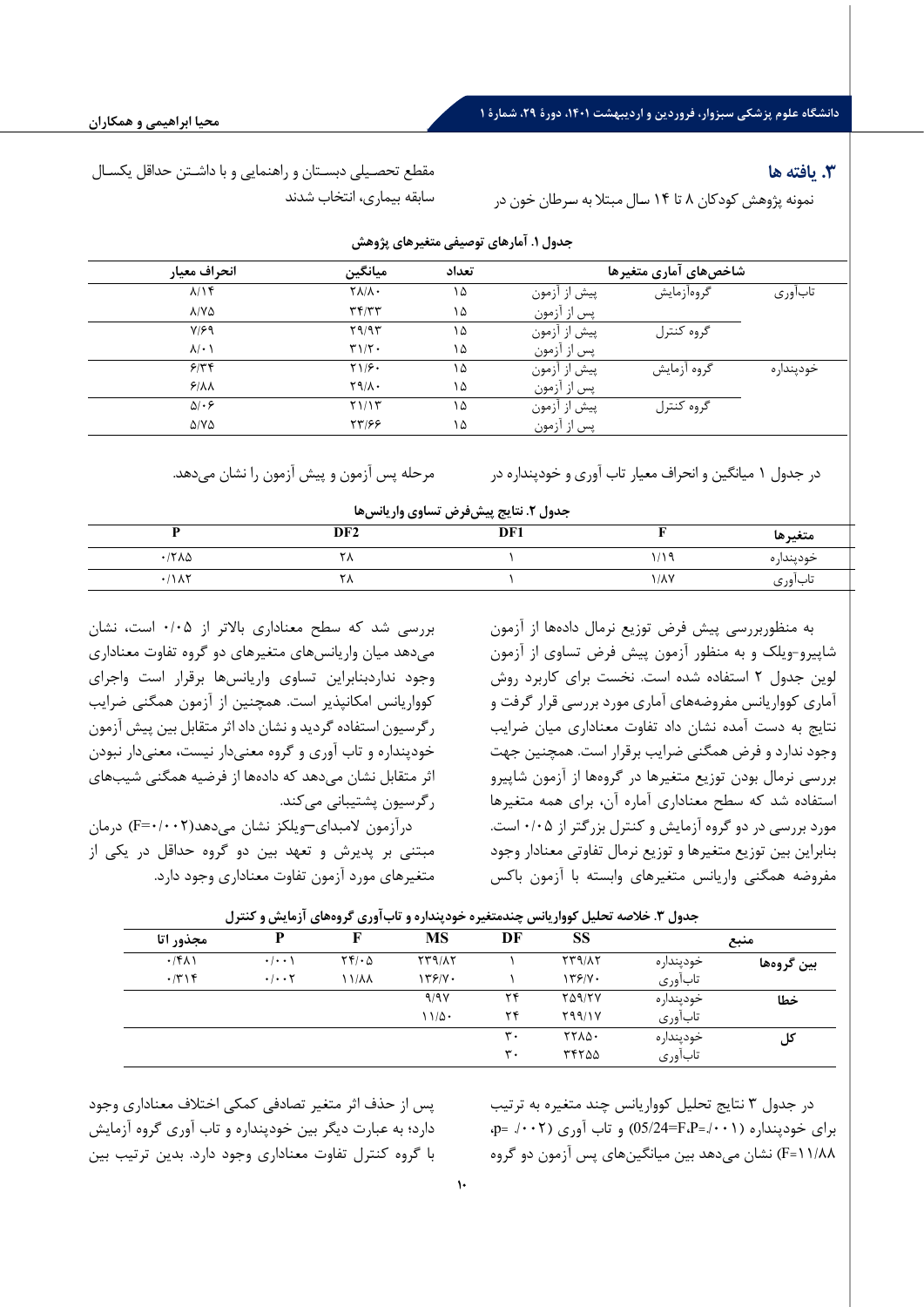## **اثربخشی درمان مبتنیبر پذیرش و تعهد بر تابآوري...**

میانگین دو گروه آزمایش و کنترل در متغیر خودپنداره و تاب آوري تفاوت معناداري وجود دارد، فرضـیه پژوهش تأیید می شود و فرض صفر مبنی بر اینکه بین میانگین خودپنداره و تابآوري دو گروه تفاوت معناداري وجود ندارد، رد میشود.

# **.4 بحث و نتیجهگیري**

نتایج حاصـل از پژوهش نشـان داد که بین تاب آوري و خودانگاره کودکان مبتلا به ســرطان در دو گروه آزمایش و کنترل در مرحله پس آزمون تفاوت معناداري وجود داشــته اســت، بدین معنی که درمـان مبتنی برپـذیرش و تعهـد بر تـاب آوري و خودپنـداره کودکـان مبتلا به سرطان تأثیر دارد.

بـا توجـه بـه یـافتـه هـاي پژوهش طیبی نـائینی، محمـد خـانی و همکـاران [ 21] در بررســـی اثر بخشـــی درمـان پـذیرش و تعهـد بر انعطاف پذیري روان شناختی کودکان مبتلا به اختلال وسواس بی اختیاري بر اســاس تحلیل دیداري و شــاخص هاي آمار توصــی فی مورد تجزیه و تحلیل قرار گرفت و بر اسـاس داده ها درمان پذیرش و تعهـد در مورد هر چهـار آزمودنی اثر بخش بود همچنین در پژوهش ســیانتوري و همکاران [۱۳]اثر بخشـــی درمان پذیرش و تعهد بر اضـطراب مبتلایان به سـکته مغزي بررسـی کردند. نتایج نشان می دهد استفاده از درمان پذیرش و تعهد به طور قابل توجه بـاعـث کـاهش علائم و نشـــانـه هـاي اضـــطراب در بیمـاران مبتلا بـه سـکته مغزي می شـود و پژوهش الین سـیمون و همکاران [ 22] اثر درمان شناختی - رفتاري( CBT(و درمان پذیرش و تعهد ( ACT(در کاهش ترس از تاریکی کودك ســنجیده شــد هر دو مداخله تأثیر قـابـل توجهی اثر مثبـت روي ترس از تـاریکی کودکـان داشـــت . در این پژوهش باز ســازي شــناختی منجر به نتایج مثبت روي ترس شرکت کنندگان از تحریف شناختی شد.

در پژوهش انجـام شـــده یـافتـه هـا بـا نتـایج پژوهش هـاي طیبی نائینی و همکاران، سیانتوري و همکاران و الین سیمون و همکاران همسو می باشد.

در درمـان مبتنی بر پـذیرش و تعهـد فرد بـدون تلاش براي گواه افکـار مربوط بـه بیمـاري اجـازه حضـــور در ذهن می دهـد. بـدین ترتیـب هنگـامی کـه این تجربیـات ، یعنی ا فکـار و احســـاســـات ، با گشــودگی و پذیرش مشــاهده شــونده حتی دردناك ترین آن ها کمتر تهدید کننده و قابل تحمل تر به نظر می رســند و در عوض رفتارهاي مهارگري غیر موثر کاهش می یابند . [23]

بـدین ترتیـب در این دوره آموزش کودکـان و نوجوانـان دچـار ســـرطـان می آموزنـد تـا مبـارزه بـا نـارا حتی مرتبط بـا هیجـانـات منفی همچون افسـردگی و اضـطراب خویش پایان دهند و درگیر شـدن در فعـالیت هایی که او به اهداف انتخاب زندگی (ارزش ها) نزدیک تر

می کنـد، توانمنـدهـایش را اعمـال کننـد. درمـان پـذیرش و تعهـد بـه جـاي آموزش راهبردهـاي بیشـــتر براي تغییر بـا کـاهش افکـار و احسـاسـات ناخواسـته به مراجع می آموزد براي آگاهی، مشـاهده افکار و احسـاسـات ناخوشـایند همانگونه که هسـتند، مهارت کسـب کننـد و بـدین ترتیـب نوع پـاســـخگویی این کودکـان و نوجوانـان بـه افکـار منفی و هیجـانـاتشـــان عوض شـــده و می تواننـد نســـبـت بـه ارزش هاي خود، بهتر با محیط و روابط اجتماعی درگ یر شــوند؛ در نهایت این کودکان و نوجوانان بتوانند تاب آوري بالاتري را نشــان دهند.

یکی در مراحل مهم در درمان هاي روان شـناختی به خصـوص درمان مبتنی بر پذیرش و تعهد، به عهده گرفتن مسـئولیت درمان توسـط کودکان سـرطانی اسـت، این درمان با تکلیف مناسـب و کار روي ارزش ها، انعطاف پذیري، شـفاف سـازي ارزش ها و بحث روي این موضـــوع کـه تغییر امکـان پـذیر اســـت و انجـام موفقیـت آمیز تمرینـات مختلف، می توانـد مســـئولیـت افراد در جهـت تحقق توانمنـدي هـاي آنهـا و ایفـاي نقش خود بـه بهترین حـالـت ممکن در جهـت بـالا بردن اعتـمـاد بـه نفس و عزت نفس و در پ ی آن شـایسـتگی هاي فرد براي ارزش قائل شـدن براي افزایش انعطاف پذیري روانشناختی، افزایش دهد.

در این درمـان آموختـه می شـــود کـه هر گونـه عملی جهـت اجتناب یا مهار تجارب ذهنی ناخواسته ، بی اثر بوده یا اثر معکوس دارنـد و بـایـد تجـارب را ، بـدون هیچگونـه واکنش جهـت حـذف آن هـا ، بـه طور کـامـل پـذیرفـت. پـذیرش بیمـار کمـک می کنـد تـا بیمـار ، دیدگاه درســتی نســبت به فرایند درمان داشــته باشــد و با تعهد درمان را دنبال کنند **.** [ 24]

از آنجایی که کودکان و نوجوانان دچار ســـرطان آموخته اند که چگونه به شـکلی متفاوت با افکار ناکارآمد و غیرمنطقی و هیجانات و احسـاسـات منفی خود ارتباط برقرار کنند و این روش درمانی با ایجاد تراوش هاي فکري و عاطفی از آسـیب پذیري و حساسیت هاي غیرمنطقی در موقعیت هاي اسـترس زا کاسـته و در جهت تنظیم بهتر و مناسـب تر رفتاري یاري رسـانده اسـت. از سـوي دیگر، درمان مبتنی بر پـذیرش و تعهـد داراي دو بخش ذهن آگـاهی و عمـل و تجربه در زمان حال اســت و به افراد آموزش داده می شــود که ب ا پذیرش احسـاسـات و هیجانات خود و خودداري از اجتناب تجربی، در لحظـه حـال و اکنون زنـدگی نمـاینـد. [25]از محـدودیـت هـاي این پژوهش می توان بـه محـدود بودن جـامعـه آمـاري مبتلایـان بســـتري در بیمارسـتان امام خمینی (ره) اشـاره کرد. همچنین در راسـتاي این پژوهش توصیه میگردد از درمان مبتنی بر پذیرش و تعهد در پژوهش هاي آینده ســایر مناطق جغرافیایی و قومیتی را نیز مورد بررســی قرار دهد و مســئولان وزارت بهداشــت با همکاري ســایر